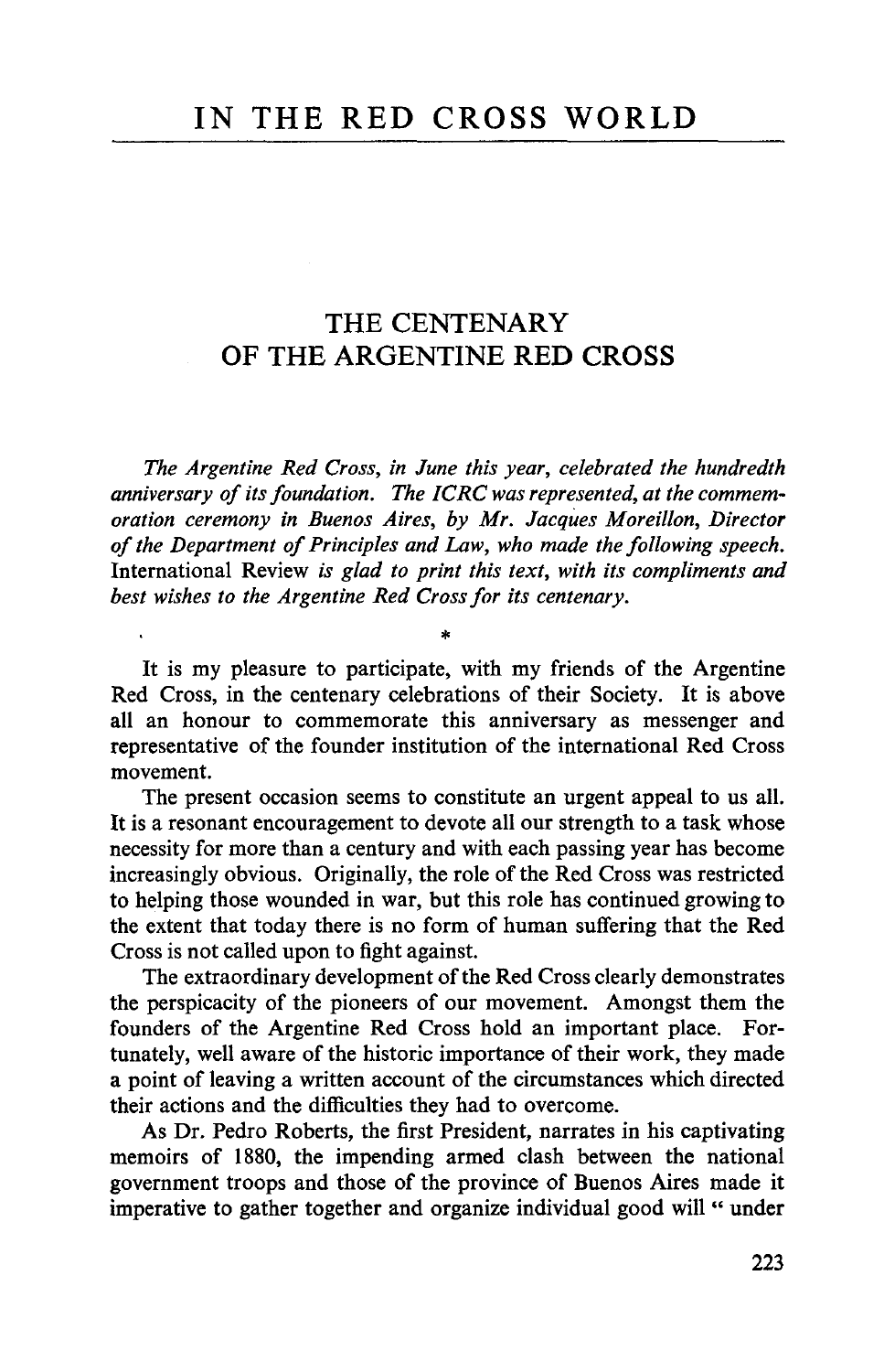the banner of the international association founded in Geneva". Dr. Roberts continued: "Time was running out; fighting seemed imminent and while both parties were feverishly preparing for war, nobody thought of the help to be given to the victims".

An assembly was convened in the premises of the Spanish Club, on 9 June 1880, during which the ten articles of the first Geneva Convention of 1864 were read, Argentina having acceded to the Convention seven months earlier, on 25 November 1879. That assembly appointed a temporary Committee which the following day formally became the "Red Cross Association in its Argentine Section".

Without delay, the Association leaders approached the two conflicting parties to obtain official approval of their endeavour. On 14 June, the Society was officially recognized by National Government decree. In the meantime, the Red Cross collected funds, medical equipment and received permission to use rooms in several hospitals and clinics in the capital. When the hostilities broke out on 20 June, its volunteers were able to get to work immediately. By the end of the fighting, 319 seriously injured had been hospitalized and treated by the Red Cross and a much larger number of those less seriously injured had received treatment and returned home. In a purely humanitarian spirit, doctors and firstaiders treated victims of both camps, and their impartiality created some problems for them, fortunately temporary, with the local authorities.

After this first period of emergency, the founders of the Society concentrated on organizing their institution. The Argentine Red Cross adopted a new set of internal regulations taking into account the experience acquired in the heat of action. It received the help and patronage of various influential and respected notables. It set up sections in major towns of the country, consolidated its relations with the new government, which granted it various administrative facilities. It contacted the International Committee of the Red Cross which, with great pleasure, recognized it as a new member of the International Red Cross on 10 January 1882.

It is interesting, almost a century later, to re-read certain passages of the circular sent to National Societies of the Red Cross, wherein the ICRC recommends the new Society:

"Ever since almost all the States of Europe have Red Cross Societies, the International Committee has only rarely had occasion to inform its honourable members of the founding of like associations. Yet, how desirable it is for our work to spread to countries overseas.

Until today, there was only one Society in the New World which had established relations with those of Europe, the Society of Peru, but we hope to see others blossom in the near future. It is the Republic of